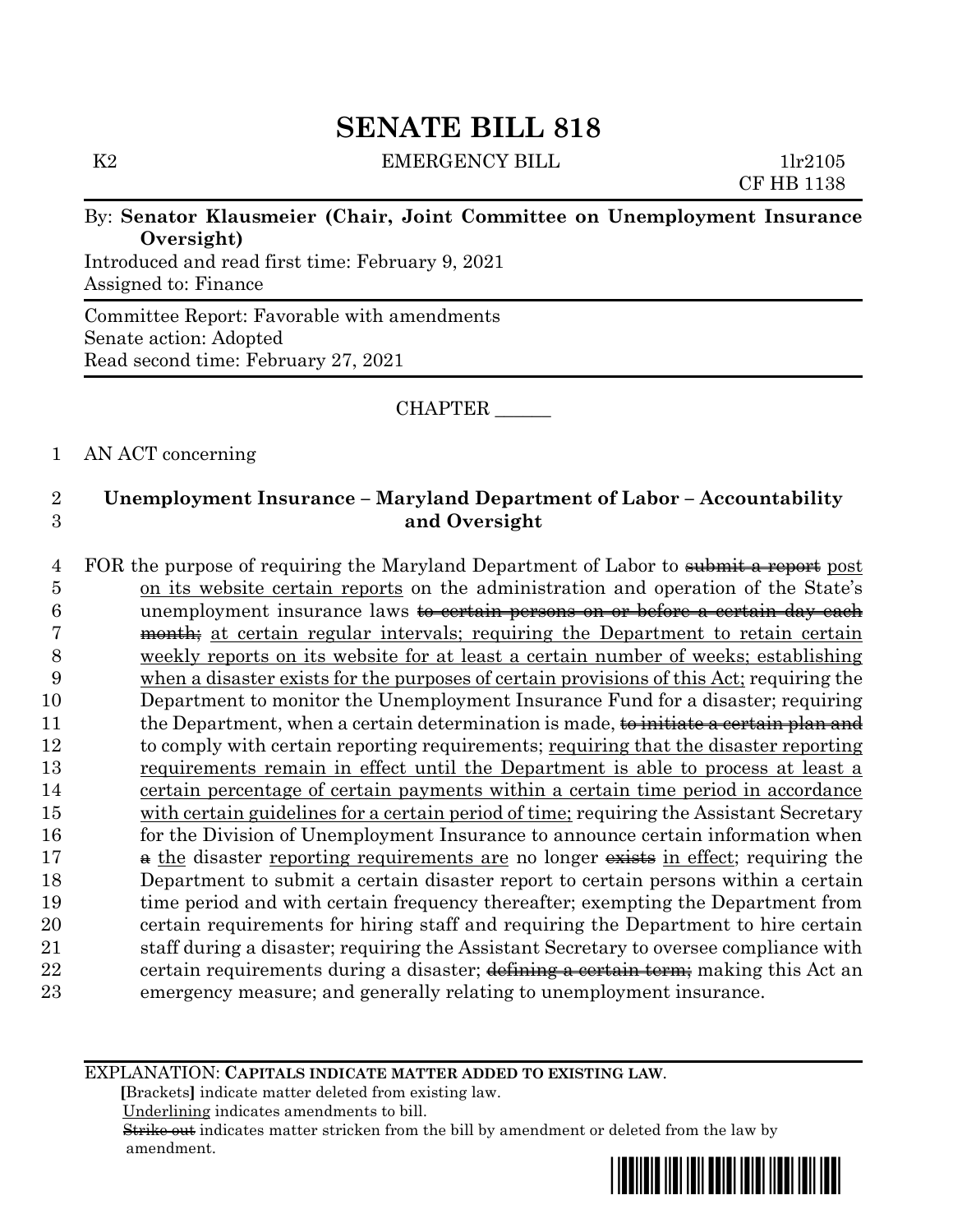| 1<br>$\sqrt{2}$<br>3<br>$\overline{4}$<br>5 |                                                                                                                                                                                                  | BY repealing and reenacting, without amendments,<br>Article – Labor and Employment<br>Section 8-101(a), (e), (j), (m), (m-1), and (x) and 8-311<br>Annotated Code of Maryland<br>(2016 Replacement Volume and 2020 Supplement) |  |
|---------------------------------------------|--------------------------------------------------------------------------------------------------------------------------------------------------------------------------------------------------|--------------------------------------------------------------------------------------------------------------------------------------------------------------------------------------------------------------------------------|--|
| 6<br>7<br>8<br>9<br>10                      | BY adding to<br>Article – Labor and Employment<br>Section 8-101(m-2), 8-311.1, and 8-311.2<br>Annotated Code of Maryland<br>(2016 Replacement Volume and 2020 Supplement)                        |                                                                                                                                                                                                                                |  |
| 11<br>12                                    | SECTION 1. BE IT ENACTED BY THE GENERAL ASSEMBLY OF MARYLAND,<br>That the Laws of Maryland read as follows:                                                                                      |                                                                                                                                                                                                                                |  |
| 13                                          | <b>Article - Labor and Employment</b>                                                                                                                                                            |                                                                                                                                                                                                                                |  |
| 14                                          | $8 - 101.$                                                                                                                                                                                       |                                                                                                                                                                                                                                |  |
| 15                                          | (a)                                                                                                                                                                                              | In this title the following words have the meanings indicated.                                                                                                                                                                 |  |
| 16<br>17                                    | "Benefits" means the money that is payable under this title to an individual<br>(e)<br>who is unemployed.                                                                                        |                                                                                                                                                                                                                                |  |
| 18                                          | (j)                                                                                                                                                                                              | "Claimant" means an individual who submits a claim for benefits.                                                                                                                                                               |  |
| 19                                          | (m)                                                                                                                                                                                              | "Department" means the Maryland Department of Labor.                                                                                                                                                                           |  |
| 20<br>21                                    | this title.                                                                                                                                                                                      | $(m-1)$ "Determination" means a decision made by or on behalf of the Secretary under                                                                                                                                           |  |
| 22<br>23<br>24                              | (M-2) "DISASTER" MEANS AN INCIDENT OR OCCURRENCE FOR WHICH AN<br>INDICATOR UNDER § 8-1103 OF THIS TITLE TRIGGERS AN EXTENDED BENEF<br>PERIOD.                                                    |                                                                                                                                                                                                                                |  |
| 25                                          | (x)                                                                                                                                                                                              | "Secretary" means the Secretary of Labor.                                                                                                                                                                                      |  |
| 26                                          | $8 - 311.$                                                                                                                                                                                       |                                                                                                                                                                                                                                |  |
| 27<br>28<br>29                              | On or before January 1 of each year, the Secretary shall submit to the<br>(a)<br>Governor an annual report on the administration and operation of this title during the<br>previous fiscal year. |                                                                                                                                                                                                                                |  |
| 30                                          | (b)                                                                                                                                                                                              | The annual report shall include:                                                                                                                                                                                               |  |
| 31                                          |                                                                                                                                                                                                  | a balance sheet for the Unemployment Insurance Fund;<br>(1)                                                                                                                                                                    |  |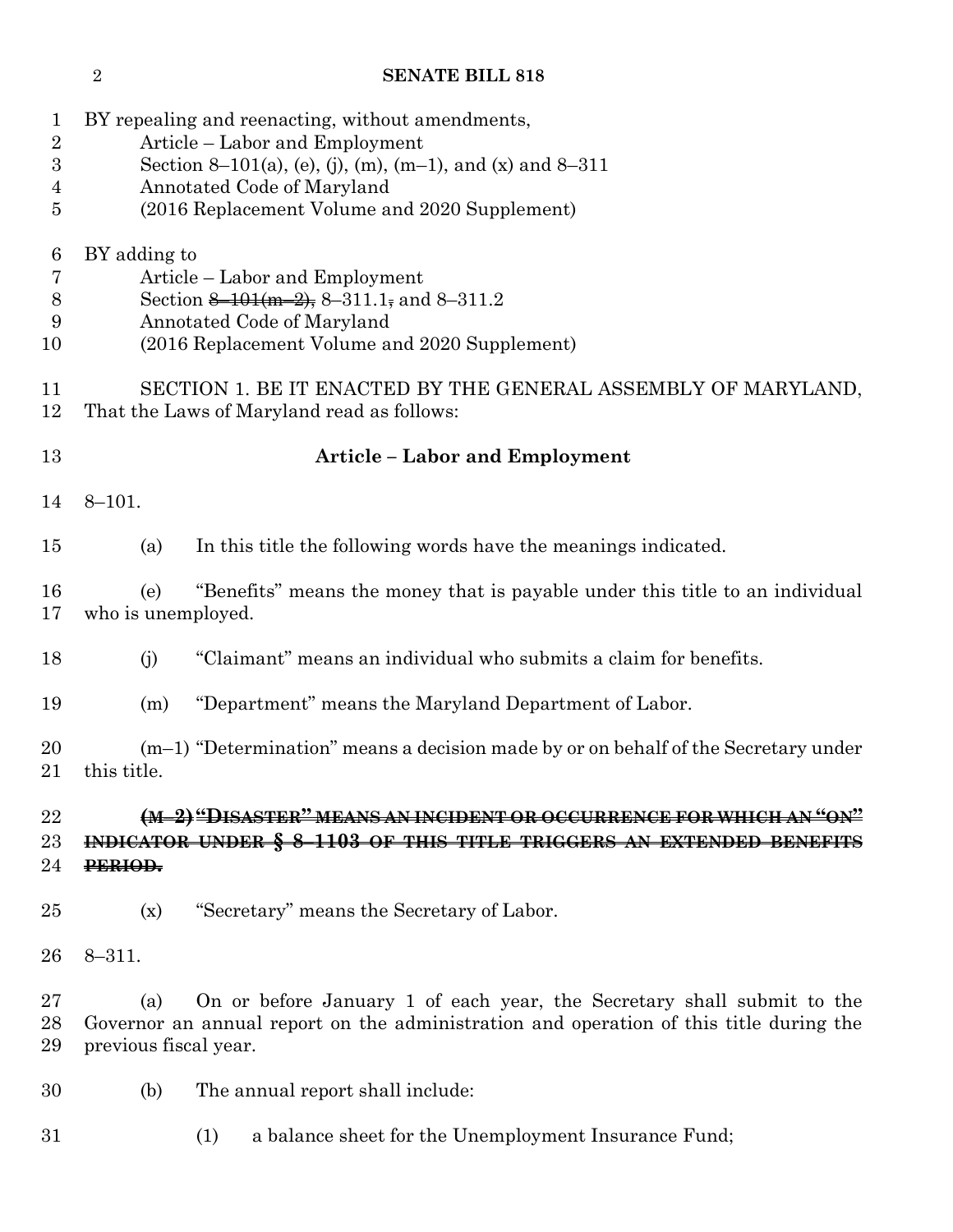#### **SENATE BILL 818** 3

 (2) a table that shows the amount of any benefit that was ineffectively charged or not charged to the experience rating record of an employer;

 (3) the reason for not charging the amount of any benefit to the experience rating record of an employer;

 (4) by category of disqualification, the amount of any benefit that was paid after a disqualification under Subtitle 10 of this title; and

 (5) any recommendation for an amendment to this title that the Secretary considers proper.

**8–311.1.**

 **(A) ON OR BEFORE THE FIRST DAY OF EACH MONTH, THE SECRETARY SHALL SUBMIT TO THE PRESIDING OFFICERS, THE SENATE FINANCE COMMITTEE, AND THE HOUSE ECONOMIC MATTERS COMMITTEE, IN ACCORDANCE WITH § 2–1257 OF THE STATE GOVERNMENT ARTICLE, DEPARTMENT SHALL POST ON ITS WEBSITE A REPORT ON THE ADMINISTRATION AND OPERATION OF THIS TITLE DURING THE IMMEDIATELY PRECEDING MONTH.**

- **(B) THE REPORT SHALL INCLUDE:**
- **(1) A BALANCE SHEET FOR THE UNEMPLOYMENT INSURANCE FUND;**

 **(2) THE NUMBER OF CLAIMS FOR BENEFITS FILED UNDER § 8–805(A) OF THIS TITLE IN THE IMMEDIATELY PRECEDING MONTH;**

 **(3) THE NUMBER OF CLAIMS PENDING ADJUDICATION AND THE NUMBER OF CLAIMS PENDING ADJUDICATION THAT WERE RESOLVED SINCE THE IMMEDIATELY PRECEDING MONTH;**

 **(4) THE NUMBER OF FINAL DETERMINATIONS THAT WERE MADE UNDER § 8–806 OF THIS TITLE IN THE IMMEDIATELY PRECEDING MONTH; AND**

 **(5) THE NUMBER OF CLAIMS PROCESSED BY THE DEPARTMENT DURING THE IMMEDIATELY PRECEDING MONTH.**

# **(C) (1) ONCE PER WEEK, THE DEPARTMENT SHALL POST ON ITS WEBSITE A WEEKLY REPORT THAT INCLUDES THE NUMBER OF:**

- **(I) OPEN CLAIMS;**
- **(II) CLAIMS PENDING ADJUDICATION;**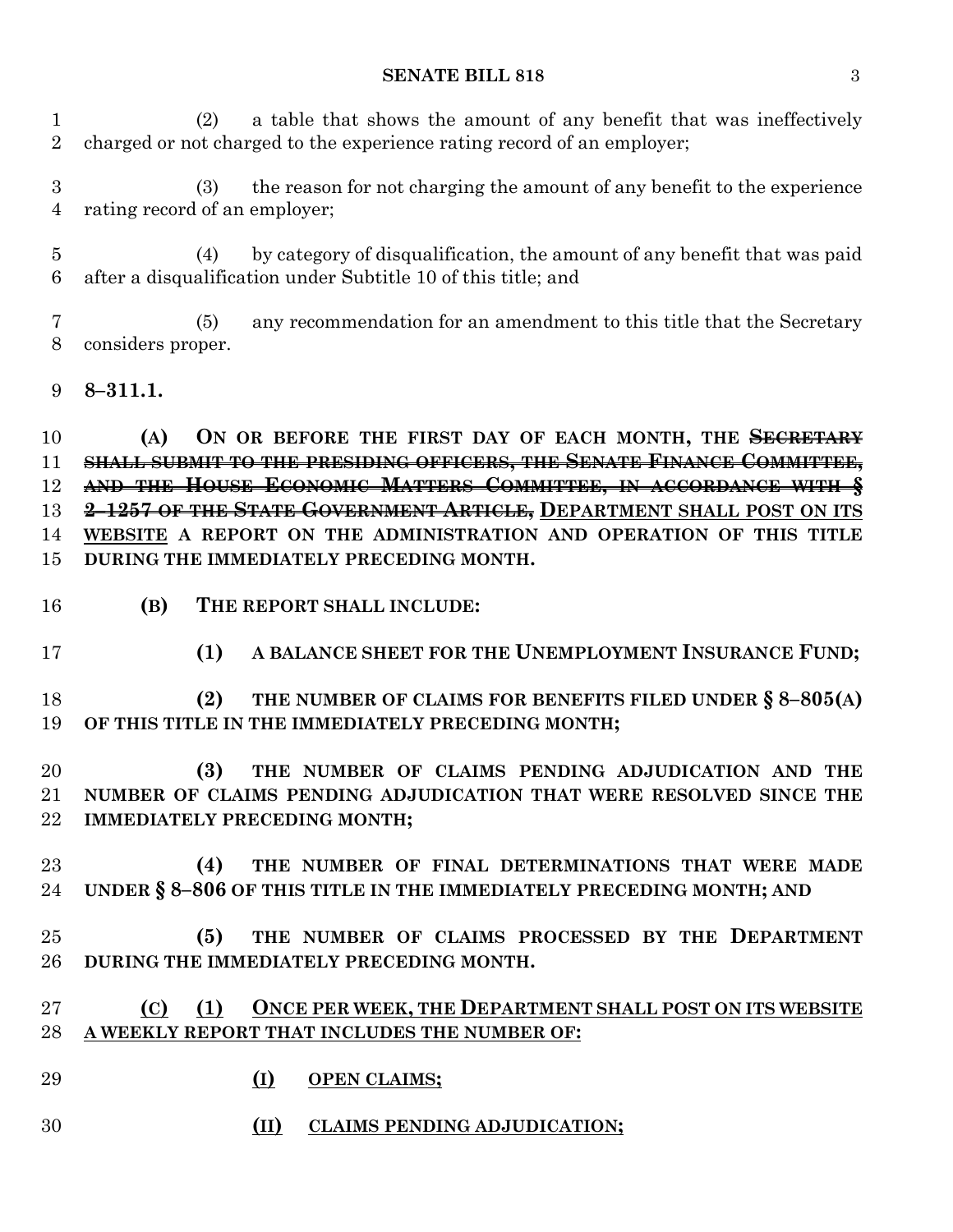**(III) CLAIMS FOR WHICH THE FIRST PAYMENT HAS NOT BEEN MADE WITHIN 21 DAYS AFTER THE WEEK ENDING DATE OF THE FIRST COMPENSABLE WEEK IN THE BENEFIT YEAR; (IV) CLAIMS CLOSED; (V) CLAIMS RESOLVED BY ADJUDICATION; AND (VI) CLAIMS FOR WHICH THE CLAIMANT ENCOUNTERED TECHNOLOGICAL PROBLEMS WITH THE ONLINE PORTAL. (2) THE DEPARTMENT SHALL RETAIN ON ITS WEBSITE THE WEEKLY REPORTS FOR AT LEAST THE IMMEDIATELY PRECEDING 8 WEEKS. 8–311.2. (A) FOR THE PURPOSES OF THIS SECTION, A DISASTER EXISTS IF THE DEPARTMENT, FOR 4 CONSECUTIVE WEEKS, FAILS TO PAY AT LEAST 82% OF FIRST PAYMENTS WITHIN 21 DAYS AFTER THE WEEK ENDING DATE OF THE FIRST COMPENSABLE WEEK IN THE BENEFIT YEAR. (B) (1) THE DEPARTMENT SHALL MONITOR THE UNEMPLOYMENT INSURANCE FUND FOR A DISASTER. (2) WHEN THE ASSISTANT SECRETARY OF THE DIVISION OF UNEMPLOYMENT INSURANCE DETERMINES THAT THERE IS A DISASTER, THE DEPARTMENT SHALL: (I) INITIATE A DISASTER PLAN; AND (II) COMPLY WITH THE REPORTING REQUIREMENTS ESTABLISHED UNDER SUBSECTION (B) (C) OF THIS SECTION. (3) (I) THE DISASTER REPORTING REQUIREMENTS SHALL REMAIN IN EFFECT UNTIL THE DEPARTMENT, FOR 4 CONSECUTIVE WEEKS, IS PAYING AT LEAST 87% OF FIRST PAYMENTS WITHIN 21 DAYS AFTER THE WEEK ENDING DATE OF THE FIRST COMPENSABLE WEEK IN THE BENEFIT YEAR, IN ACCORDANCE WITH GUIDELINES PUBLISHED BY THE U.S. DEPARTMENT OF LABOR. (II) WHEN A THE DISASTER REPORTING REQUIREMENTS ARE NO LONGER EXISTS BECAUSE AN "OFF" INDICATOR HAS BEEN TRIGGERED UNDER §**

 **8–1103 OF THIS TITLE IN EFFECT UNDER SUBPARAGRAPH (I) OF THIS PARAGRAPH, THE ASSISTANT SECRETARY OF THE DIVISION OF UNEMPLOYMENT INSURANCE SHALL ANNOUNCE THAT THE DEPARTMENT IS NO LONGER REQUIRED TO ISSUE THE**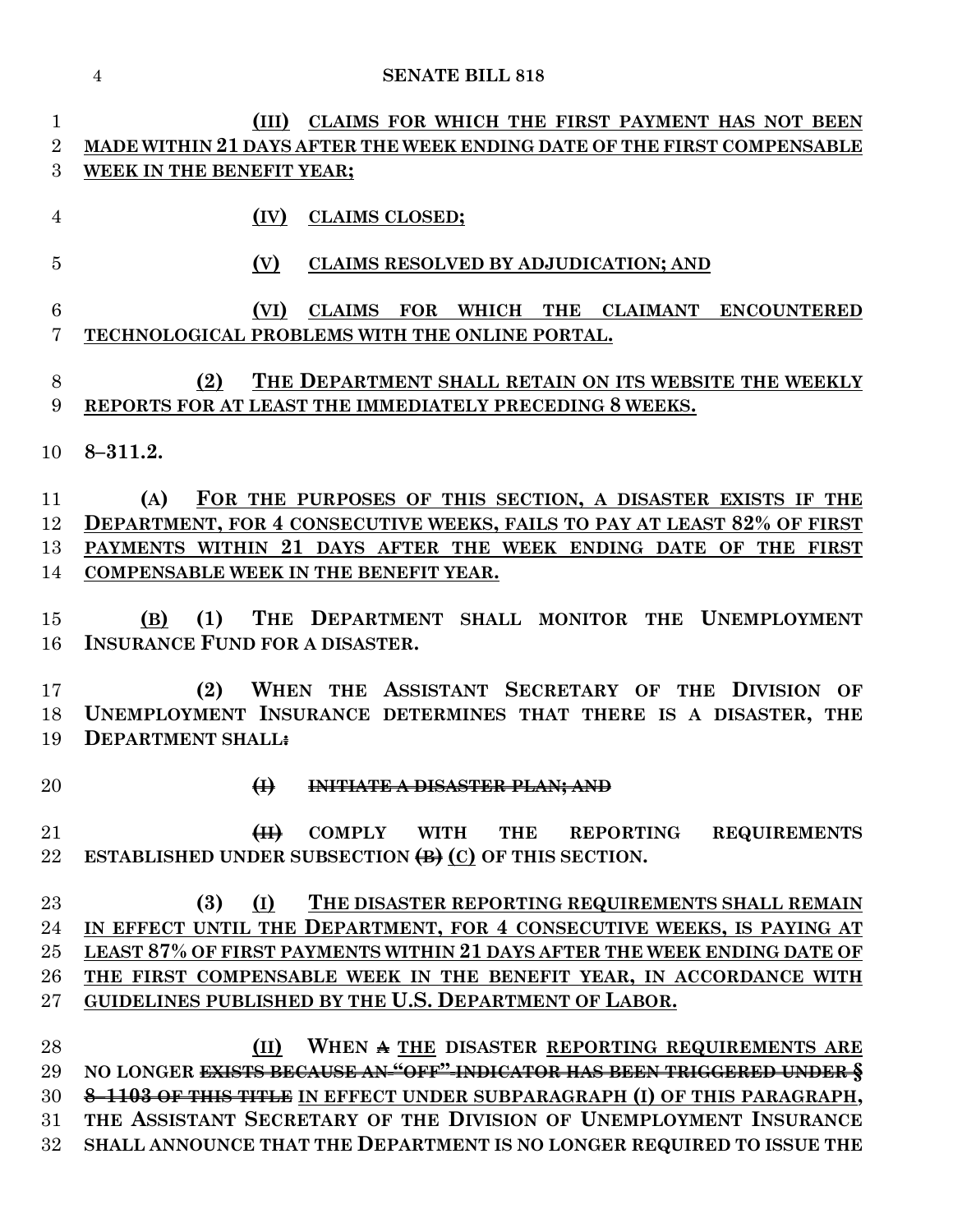### **SENATE BILL 818** 5

| $\mathbf{1}$                               | DISASTER REPORT UNDER SUBSECTION (B) (C) OF THIS SECTION.                                                                                                                                                                                                                                                                                                                                                                                                                                                                                  |  |
|--------------------------------------------|--------------------------------------------------------------------------------------------------------------------------------------------------------------------------------------------------------------------------------------------------------------------------------------------------------------------------------------------------------------------------------------------------------------------------------------------------------------------------------------------------------------------------------------------|--|
| $\overline{2}$<br>3<br>$\overline{4}$<br>5 | $\left( \mathbf{B} \right)$ (C)<br>(1)<br>THE DEPARTMENT SHALL SUBMIT A DISASTER REPORT TO<br>THE PRESIDING OFFICERS, THE SENATE FINANCE COMMITTEE, AND THE HOUSE<br>ECONOMIC MATTERS COMMITTEE, IN ACCORDANCE WITH § 2-1257 OF THE STATE<br><b>GOVERNMENT ARTICLE:</b>                                                                                                                                                                                                                                                                    |  |
| $6\phantom{.}6$                            | (I)<br>WITHIN 7 DAYS AFTER THE DISASTER DETERMINATION; AND                                                                                                                                                                                                                                                                                                                                                                                                                                                                                 |  |
| $\overline{7}$<br>8                        | (II)<br>EVERY 30 DAYS THEREAFTER WHILE THE DISASTER IS<br>ONGOING.                                                                                                                                                                                                                                                                                                                                                                                                                                                                         |  |
| 9                                          | (2)<br>THE REPORT SHALL INCLUDE:                                                                                                                                                                                                                                                                                                                                                                                                                                                                                                           |  |
| 10<br>11                                   | UNEMPLOYMENT INSURANCE<br><b>FUND</b><br>(I)<br><b>THE</b><br><b>BALANCE</b><br>IMMEDIATELY PRECEDING THE DISASTER DETERMINATION;                                                                                                                                                                                                                                                                                                                                                                                                          |  |
| 12<br>13                                   | <b>UNEMPLOYMENT</b><br>(II)<br><b>THE</b><br><b>CURRENT</b><br><b>BALANCE</b><br>OF<br><b>THE</b><br><b>INSURANCE FUND:</b>                                                                                                                                                                                                                                                                                                                                                                                                                |  |
| 14<br>15                                   | (III) THE DEPARTMENT'S ANTICIPATED OFFICE<br><b>STAFFING</b><br>NEEDS OVER THE NEXT 30, 60, AND 90 DAYS;                                                                                                                                                                                                                                                                                                                                                                                                                                   |  |
| 16<br>17                                   | THE DEPARTMENT'S PLAN FOR NAVIGATING THE DISASTER<br>(3)<br>MEETING STAFFING NEEDS; AND                                                                                                                                                                                                                                                                                                                                                                                                                                                    |  |
| 18<br>19                                   | AN UPDATE ON FEDERAL FUNDING AND SUPPORT FOR THE<br>(4)<br><b>UNEMPLOYMENT INSURANCE FUND.</b>                                                                                                                                                                                                                                                                                                                                                                                                                                             |  |
| 20                                         | DURING A DISASTER, THE DEPARTMENT SHALL:<br>$\left(\theta\right)$ (D)                                                                                                                                                                                                                                                                                                                                                                                                                                                                      |  |
| 21<br>$22\,$                               | (1)<br>BE EXEMPT FROM REQUIREMENTS UNDER THE STATE FINANCE<br>AND PROCUREMENT ARTICLE FOR STAFFING; AND                                                                                                                                                                                                                                                                                                                                                                                                                                    |  |
| $23\,$<br>24<br>$25\,$<br>$26\,$           | HIRE 400 ADDITIONAL FULL-TIME OR PART-TIME STAFF WHO ARE<br>(2)<br>STATE EMPLOYEES OR, CONTRACTUAL EMPLOYEES, OR INDIVIDUALS UNDER<br>CONTRACT WITH A THIRD-PARTY VENDOR AS NEEDED TO MEET STAFFING NEEDS<br>AND TO RESPOND TO ISSUES RAISED BY CLAIMANTS AND EMPLOYERS.                                                                                                                                                                                                                                                                   |  |
| $27\,$<br>28<br>29                         | DURING A DISASTER, THE ASSISTANT SECRETARY FOR THE<br>$\bigoplus$ $(E)$<br>DIVISION OF UNEMPLOYMENT INSURANCE SHALL OVERSEE COMPLIANCE WITH THE<br>REQUIREMENTS OF THIS SECTION.                                                                                                                                                                                                                                                                                                                                                           |  |
| $\Omega$                                   | $\overrightarrow{M}$ $\overrightarrow{M}$ $\overrightarrow{M}$ $\overrightarrow{M}$ $\overrightarrow{M}$ $\overrightarrow{M}$ $\overrightarrow{M}$ $\overrightarrow{M}$ $\overrightarrow{M}$ $\overrightarrow{M}$ $\overrightarrow{M}$ $\overrightarrow{M}$ $\overrightarrow{M}$ $\overrightarrow{M}$ $\overrightarrow{M}$ $\overrightarrow{M}$ $\overrightarrow{M}$ $\overrightarrow{M}$ $\overrightarrow{M}$ $\overrightarrow{M}$ $\overrightarrow{M}$ $\overrightarrow{M}$ $\overrightarrow{M}$ $\overrightarrow{M}$ $\overrightarrow{$ |  |

 SECTION 2. AND BE IT FURTHER ENACTED, That this Act is an emergency measure, is necessary for the immediate preservation of the public health or safety, has